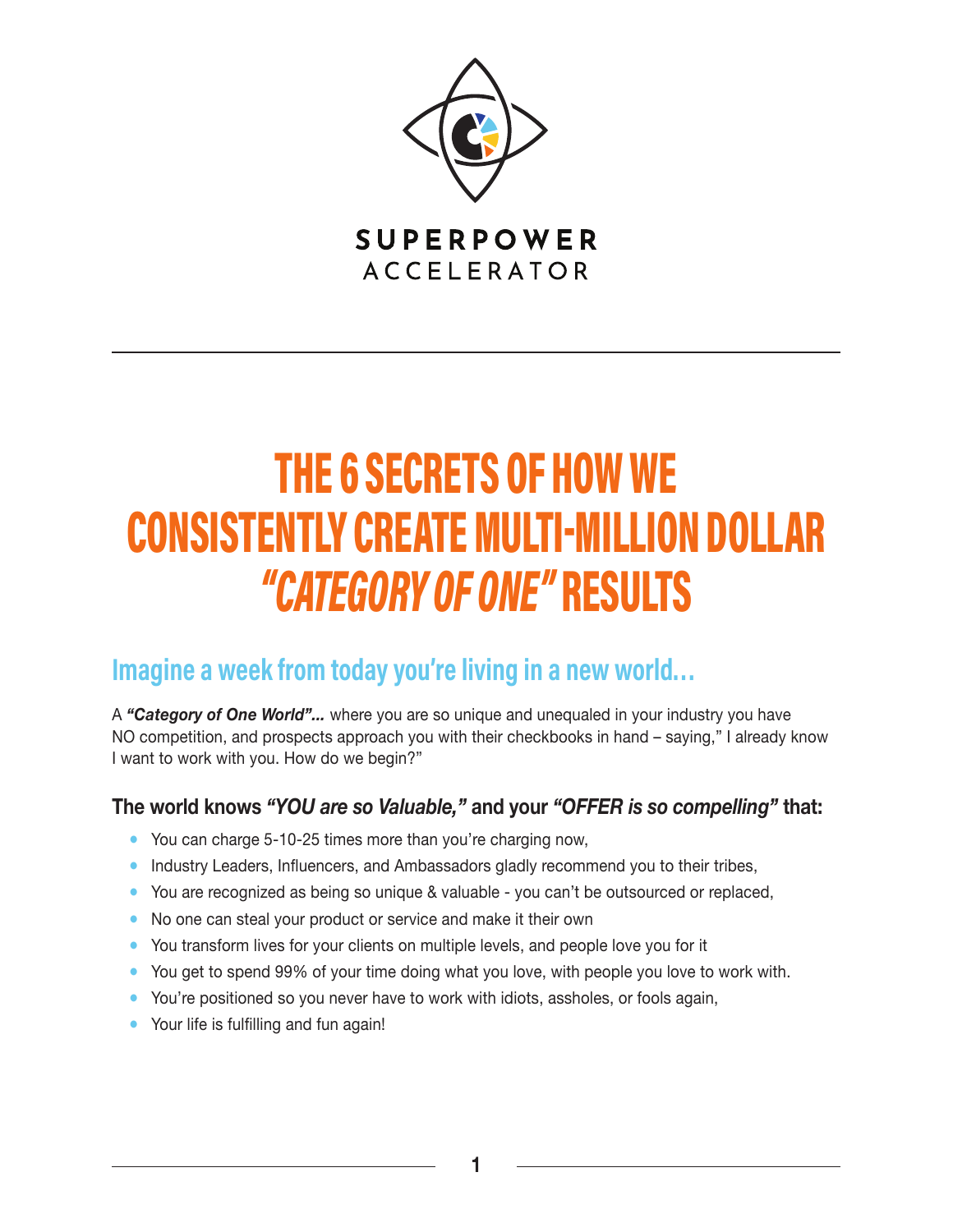#### **"Our Job Is To Make That Happen for YOU As Quickly As Possible!"**

One of the hardest things for most people to wrap their heads around is how quickly we ACCELERATE our clients' progress and set them up for IMMEDIATE RESULTS.

The truth is… "We get more done in 48 hours than most can in 6-18 months because *we implement and execute immediately."*

BUT I've never told the public the Accelerators we use to make it happen.

The **6 Accelerators** I'm going to share with you make a lot more sense inside an actual story, so let's look at the "Before and After" of Justin Donald's situation.

- **Justin/Before:** When we first met Justin, he was the "passive income genius" no one knew about. He was invisible to the world - no website, no email list, no social media, and no products or services to sell.
- **Justin/6 days after we worked together:** Justin had his new accelerator **mindset, market,** and **messaging** right - resulting in 2 new clients paying him \$250,000 each for personal consulting *that's \$500,000 in a Week!* And Justin had an exact plan to move ahead, he knew his model for making money and the most effective media to use to attract his perfect client.
- Justin / 3 months after we worked together: Justin's new accelerator mindset made things happen fast. Within months he had his income model in place with a new website selling \$500-\$5,000 trainings and \$50,000-\$250,000 masterminds.

#### **At the same time the media plan we designed and executed for him took off resulting in:**

- ... his #1 bestselling book "The Lifestyle Investor,"
- … a top of the charts podcast giving him a platform to reach any person or Guru he wants to talk to, and
- ... articles in Forbes and Entrepreneur that called him the "New Warren Buffet of Lifestyle Investing."

#### "Deciding to work with Mike and his team accelerated everything. Mike is a Super Power Accelerator."

– Justin DonalD

"BreakThrough Vision... Is the ability to See the Invisible, and Make What Seemed Impossible Today, An Economic Reality – By The End of The Week!"

– Mike koenigs, FounDer, superpower accelerator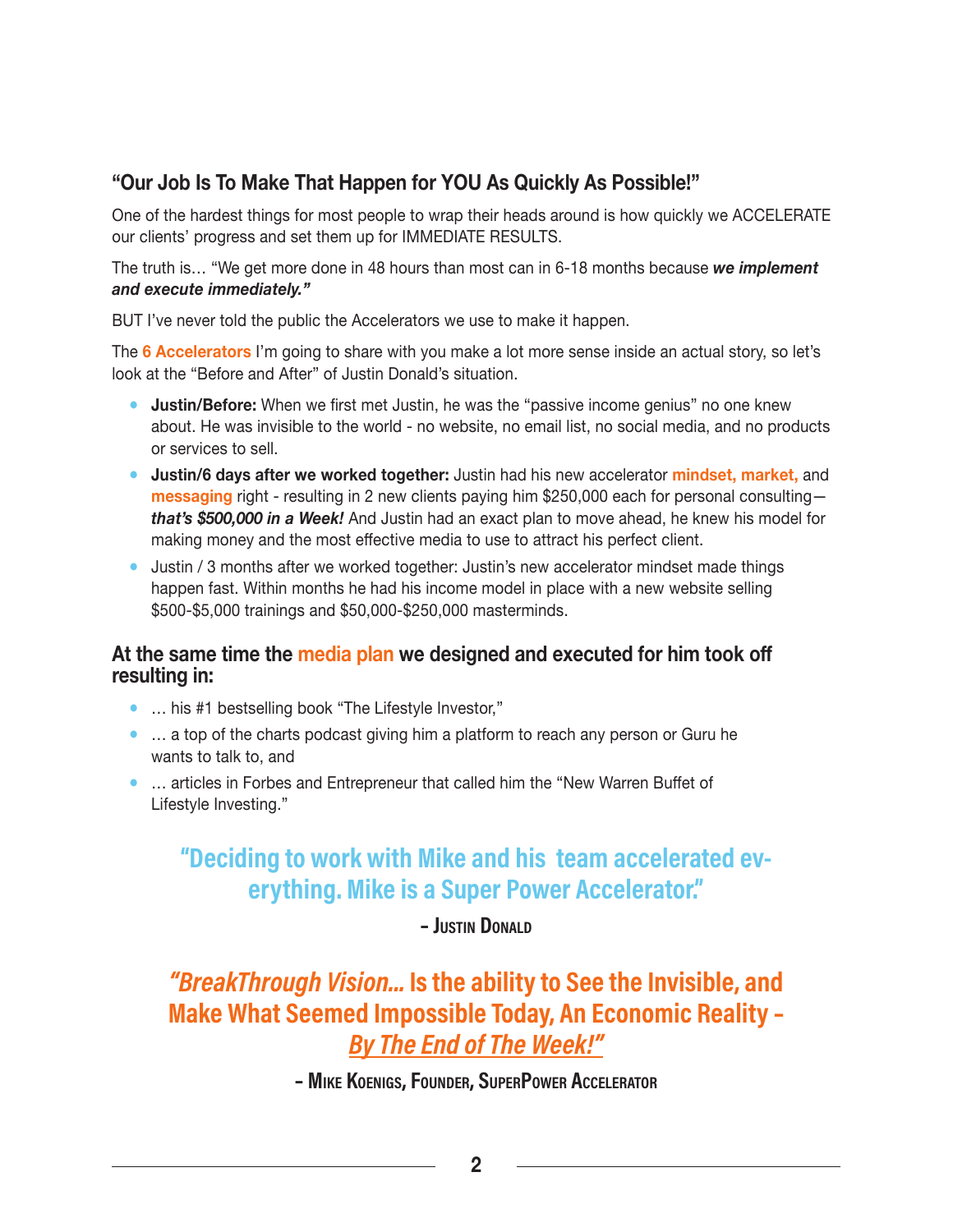# SECRET <sup>1</sup> YOUR ACCELERATOR MINDSET

- When it comes to an accelerator mindset it's not about success, you're already successful, It's something much deeper. 99% of the time our clients feel "something is missing," and have come to the realization that the things they've pushed for and already created – aren't going to get them to the next level they're looking for.
- The questions you and I will have to answer are all about *"YOUR NEXT LEVEL."* Where do you want to go, what adventure do you want to explore, who do you want to transform – in this next journey in your life, and are you ready to have it happen, *NOW?*
- Until we "sync up" what's going on in both your heart and your head, nothing accelerates and in most cases, nothing happens! (I spent over \$1,000,000 learning how to take my life to the next level – and I'm going to share the very best with you.)

# SECRET 2 YOUR TOP 2% MARKET

- Imagine the top three most amazing customers or clients you've ever had, the ones you genuinely love to get great results for...
- They never complain, they value quality over price and are willing to pay you whatever you charge. They represent your top 2%. Imagine ONLY working with people like this, whether you need 10, 100, 1000, or a million of them - that's your new target.
- To find them we have to deeply analyze their beliefs, what influences and motivates them, and what makes them buy.
- Getting clear on finding your perfect client is critical for immediate results.

### SECRET 3 YOUR ACCELERATOR MODEL (THIS IS HOW YOU MAKE MONEY)

- Everything here is designed around your "ideal client."
- We look at all your products and services. We interview your existing clients to understand what they believe they're buying and why. (What's the transformation?)
- Then we craft higher-priced bigger-ticket-offers to fit their ideal transformation.
- We invent new ways to generate recurring revenue.
- Then, we turn your Intellectual Property into products to give you a multiplier effect.